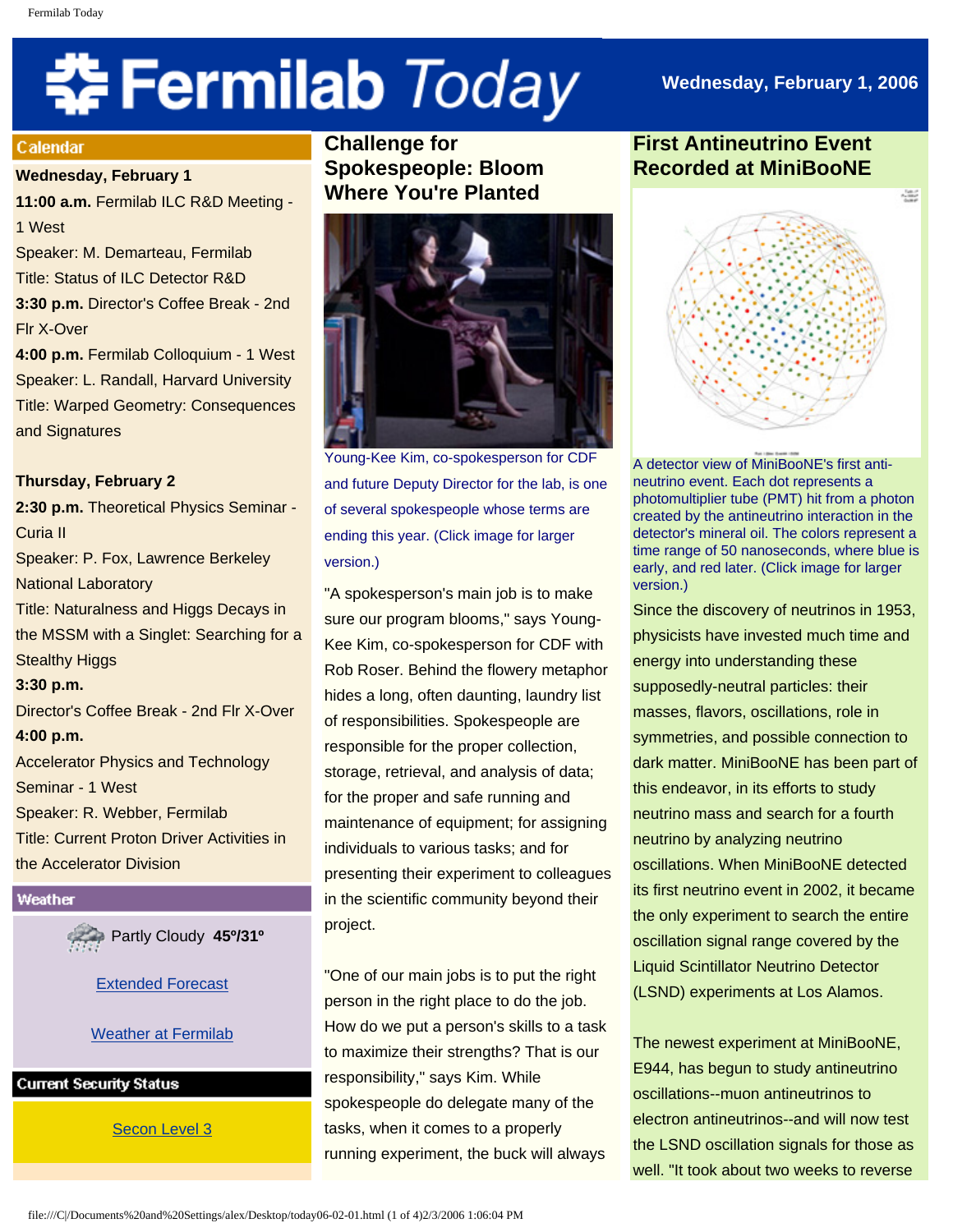### Fermilab Today

# **Wilson Hall Cafe**

**Wednesday, February 1**

- Vegetable Beef
- Fish & Chips
- Salmon w/Lemon Pepper
- Country Fried Steak w/Pepper Gravy - Beef & Cheddar Panini w/Sauteed **Onions**
- Assorted Personal Sized Pizzas - Cavatappi Pasta w/Italian Sausage & Tomato Ragu

The Wilson Hall Cafe accepts Visa, Master Card, Discover and American Express.

# [Wilson Hall Cafe Menu](http://lss.fnal.gov/cafe/)

# **Chez Leon**

# **Wednesday, February 1 Lunch** -Pork Tenderloin with Apple Salsa -Chipotle Sweet Potatoes -Almond Cake with Citrus Syrup

# **Thursday, February 2 Dinner**

-Clam Chowder -Beef and Vegetable Kabobs -Chocolate Souffle with Frangelico Creme Anglais

# [Chez Leon Menu](http://lss.fnal.gov/chezleon/index.html)

Call x4512 to make your reservation.

# **Search Search the Fermilab Today Archive** search Info

stop with the spokesperson.

"It's all-consuming. There's always some new challenge that needs attention and effort," says Jerry Blazey, DZero cospokesperson with Terry Wyatt. "Of course, it's also very rewarding because you're working with so many very talented people." Blazey cites "confronting the consequences of Zebra Mussels" as one of the most memorable challenges from his time as a spokesperson. Everyone from DZero, he promises, will understand.

Each experiment has its own bylaws regarding spokesperson terms, the nomination and voting process, and the timing of all these events. Several experimental collaborations at Fermilab are conducting spokesperson elections now, each in its own stage of progress, depending on individual bylaws. Here is a list of the [current spokesperson status](http://www.fnal.gov/pub/today/spokespeople.html) for Fermilab experiments.

*— Dawn Stanton*

# **What's Happening at CMS?**



the polarity of the eleven horn power supplies," said Richard Van de Water, cospokesperson for MiniBooNE. "Everything else remains the same."

The new experiment at MiniBooNE recorded its first antineutrino event at 9:47:09 a.m. on Thursday, January 19. Van de Water laments that they will get fewer statistics in the antineutrino search compared to the neutrino search because the flux and cross sections are lower by a factor of two each. On the other hand, the search for antineutrinos using an 8 GeV beam brings the hope of new discoveries.

"For example, if you violate CPT, there's nothing that says it has to be true for neutrinos. It can be violated and you might not see it in neutrinos, but you might see it in antineutrinos," said Van de Water. "Nobody has looked at these energies for antineutrinos: it's new territory."

*— Dawn Stanton*

# **Announcements**

**Andrea Silvestrelli, Basso-Baritone** The Cultural Association of Italians at Fermilab presents Andrea Silvestrelli, basso-baritone, and Teresa Cullen, soprano, in recital with Eric Weimer, piano, on Wednesday, February 8, at 8 p. m. in the Ramsey Auditorium. Tickets are \$15; for more information call 630-840- ARTS (2787).

**Sitewide Emergency Warning System**

The Sitewide Emergency Warning System (SEWS) is scheduled for testing on February 7, 2006 (the first Tuesday of the month), at 10:00 a.m. All components including the Informer Receivers and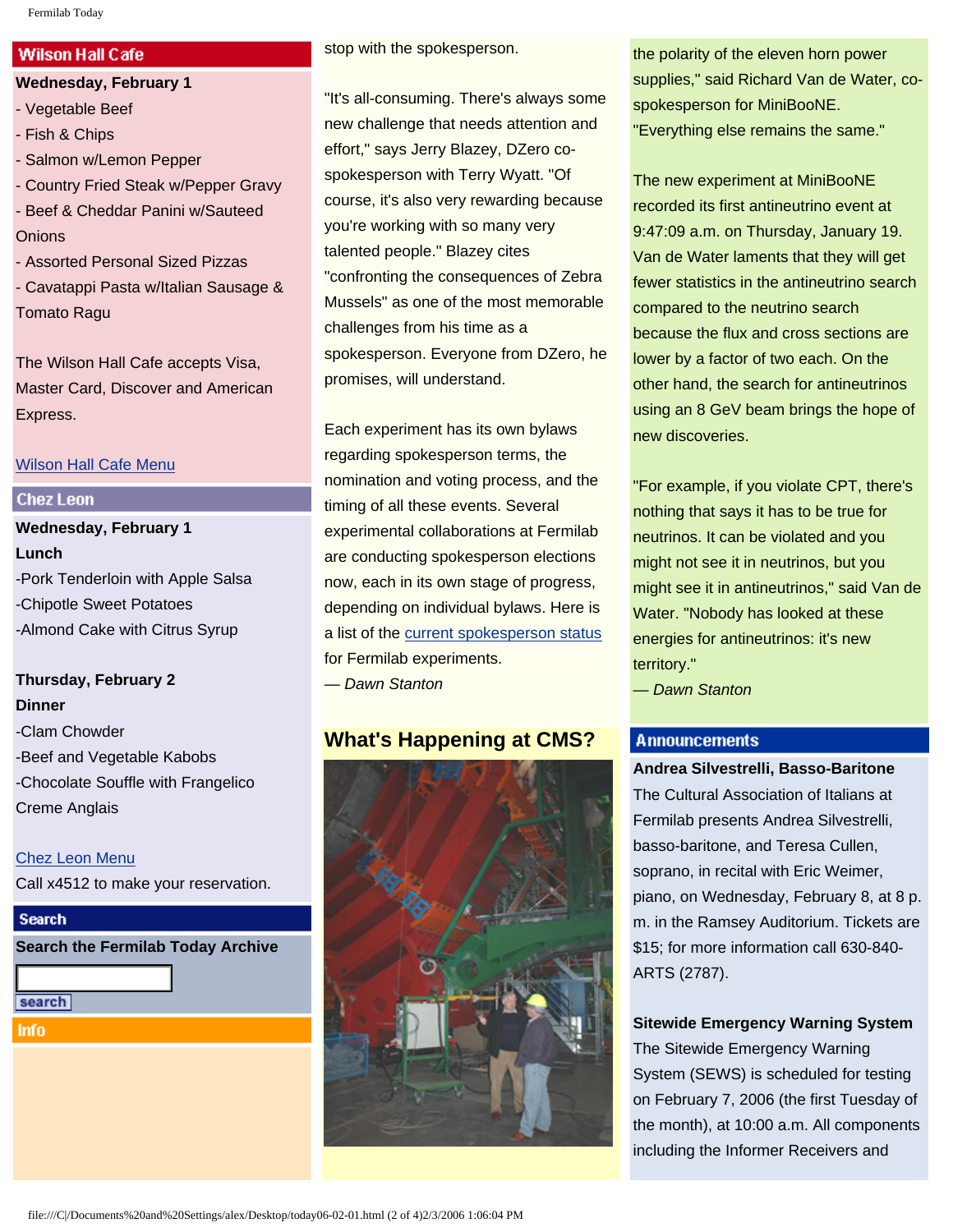# Fermilab Today is online at: [http://www.](http://www.fnal.gov/today/) [fnal.gov/today/](http://www.fnal.gov/today/)

Send comments and suggestions to [today@fnal.gov](mailto:today@fnal.gov)

[Fermilab Today archive](http://www.fnal.gov/pub/today/archive.html)

[Hurricane Relief Page](http://www.fnal.gov/pub/today/katrina_relief.html)

[Fermilab Today PDF Version](http://www.fnal.gov/pub/today/archive.html)

[Fermilab Result of the Week archive](http://www.fnal.gov/pub/today/resultoftheweek/index.html) [Fermilab Safety Tip of the Week archive](http://www.fnal.gov/pub/today/safety/index.html) [Linear Collider News archive](http://www.fnal.gov/pub/today/linearcollider/index.html) [Fermilab Today classifieds](http://www.fnal.gov/pub/today/classifieds.html) [Subscribe/Unsubscribe to Fermilab Today](http://www.fnal.gov/pub/today/subscription.html)

### **Montgomery visits CMS:** Fermilab

Associate Director Hugh Montgomery, along with CERN's Tracker Project Manager Peter Sharp and other members of the CMS collaboration at the Large Hadron Collider, visted the CMS assembly hall at Point 5 in Cessy, France last week. Above the visitors, a central element of the detector's iron yoke with the superconducting solenoid are being prepared for the Magnet Test Challange in spring 2006. Active elements of several subdetectors and their readout electronics will be commissioned and operated in a magnetic field of 4 Tesla. Click [here](http://cmsinfo.cern.ch/outreach/cmseye/index.html) for the most up-to-date status of CMS construction at Point 5 via live webcam. (Photo courtesy of Slawomir Tkaczyk; click image for larger version.)

# **NALWO Folkdance Potluck**

Folk dancing has been a part of NALWO for 18 years, offering an opportunity for the lab community and the surrounding community to get acquainted while learning dances from around the world. Now there's a chance for that acquaintance to get renewed and furthered at a NALWO folkdance potluck on Saturday, February 25 at 6:00 p.m. in the Kuhn Barn. NALWO will provide beverages (non-alcoholic). Please bring food to share (ethnic specialties especially encouraged!!) and some comfortable shoes for dancing. After dinner (at around 7 p.m.) the Folk and Scottish Dancers will show samples of what they do every week, and get everyone dancing some easy dances. All ages are welcome. It is not necessary to bring a dance partner, and there will be some dances appropriate for children. Please bring quiet activities to occupy younger children who may not want or be able to join the dancing.

voice interfaces for CDF, D-Zero, FCC and Wilson Hall will be tested.

# **International Folk Dancing**

International Folk Dancing will meet exceptionally this week in Ramsey Auditorium in Wilson Hall, on Thursday, February 2. Dancing begins at 7:30 p.m. with teaching and children's dances earlier in the evening and request dancing later on. Newcomers are welcome and you do not need to come with a partner. Info at 630-584-0825 or 630-840-8194 or [folkdance@fnal.gov](mailto:folkdance@fnal.gov).

# **Summer Housing Requests**

The Fermilab Housing Office is now taking requests for houses, apartments, and dormitory rooms for the summer of 2006. Since there will be a large influx of experimenters, and requests are anticipated to be in excess of our available facilities, you are urged to submit your request for reservations to the Housing Office by Wednesday, March 1, 2006. Requests can be made for any period and need not commence on any particular date. For further information, please contact the Housing Office at: (630) 840-3777 or email [housing@fnal.gov.](mailto:housing@fnal.gov) Individual housing requests can be made by using our [Online Housing Request form](http://lss.fnal.gov/housing/housing_request.html).

# **Recreation Discount Ticket Sales**

Milk Pail Dinner Theater presents the *Mardi Gras Murder Mystery* on February 11 at 7:00 p.m. Discount price is \$50.00 per person (reg. \$60.00). The Milk Pail Theater is located in East Dundee. Chicago Blackhawks Discount tickets for the March 15, March 29 and April 16 games are half off. Tickets are for the 300 level. All directs are ordered direct. Order forms can be found in the